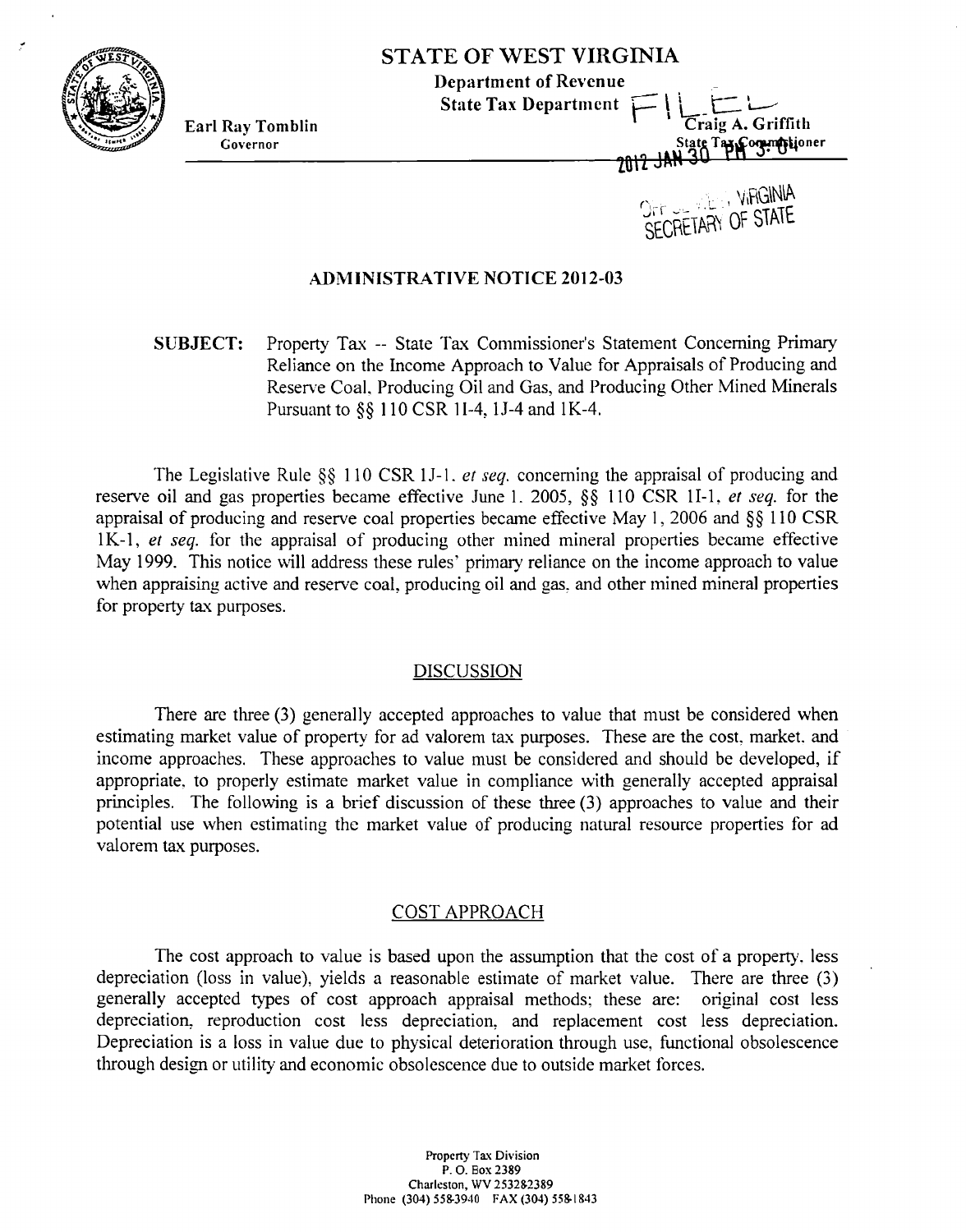## Administrative Notice 2012-03 Page 2

 $\epsilon$ 

Original cost less depreciation is the cost of acquisition of a property less a loss in value due to physical deterioration. functional obsolescence and economic obsolescence. This approach is widely employed in the appraisal of "cost-based" regulated utilities. however it has a limited application when appraising producing natural resource properties, as many of these types of properties were acquired years ago at substantially less than current market value.

Reproduction cost less depreciation is the cost of reproducing an exact replica of a property less physical deterioration, functional obsolescence, and economic obsolescence. This approach is employed in appraising one-of-a-kind properties such as works of art or special purpose properties. an example of which is the State's Capitol Building. Coal, oil and gas, and other mined minerals are a nonrenewable natural resource and therefore cannot be reproduced. Because of their are a nonrenewable natural resource and therefore cannot be reproduced. nonrenewable nature, producing natural resource properties do not lend themselves to development of a reproduction cost less depreciation appraisal.

Replacement cost less depreciation is the cost of replacing a property with one of like utility less physical deterioration and econornic obsolescence. This approach is the most widely used of the three  $(3)$  cost approaches to value and is widely employed in the appraising of commercial and industrial personal property. Replacement cost has limited application. however, in the appraisal of nonrenewable natural resource properties. as the resource cannot. by its nature. be replaced.

### MARKET APPROACH

The market approach to value is based upon the assumption that the recent selling price of comparable properties if properly analyzed and adjusted, if appropriate, will yield a reasonable estimate of current market value. This valuation approach is widely employed in the valuation of residential real estate where a considerable number of properties transfer on a reasonably frequent basis. Natural resource properties sell infrequently and when they do sell they arc quite often only a portion of the property acquisition thus diluting the purity of the market transaction. Therefore. the market approach to value has limited application because of the lack of a sufficient number of sales of natural resource properties to statistically support development of the approach for natural resource properties.

### INCOME APPROACH

The income approach to value is based upon the assumption that a property is worth the future income, discounted to present worth, that it will generate for a perspective buyer. The income approach is widely used in the appraisal of various types of income producing properties and is appropriately used in several taxing jurisdictions to value producing natural resource properties, i.e. natural resource properties that produce an income stream. In addition, the income approach can be developed for non-producing properties through use of estimating the unit income value and apportioning the value to non-producing properties based upon their probable time of mining.